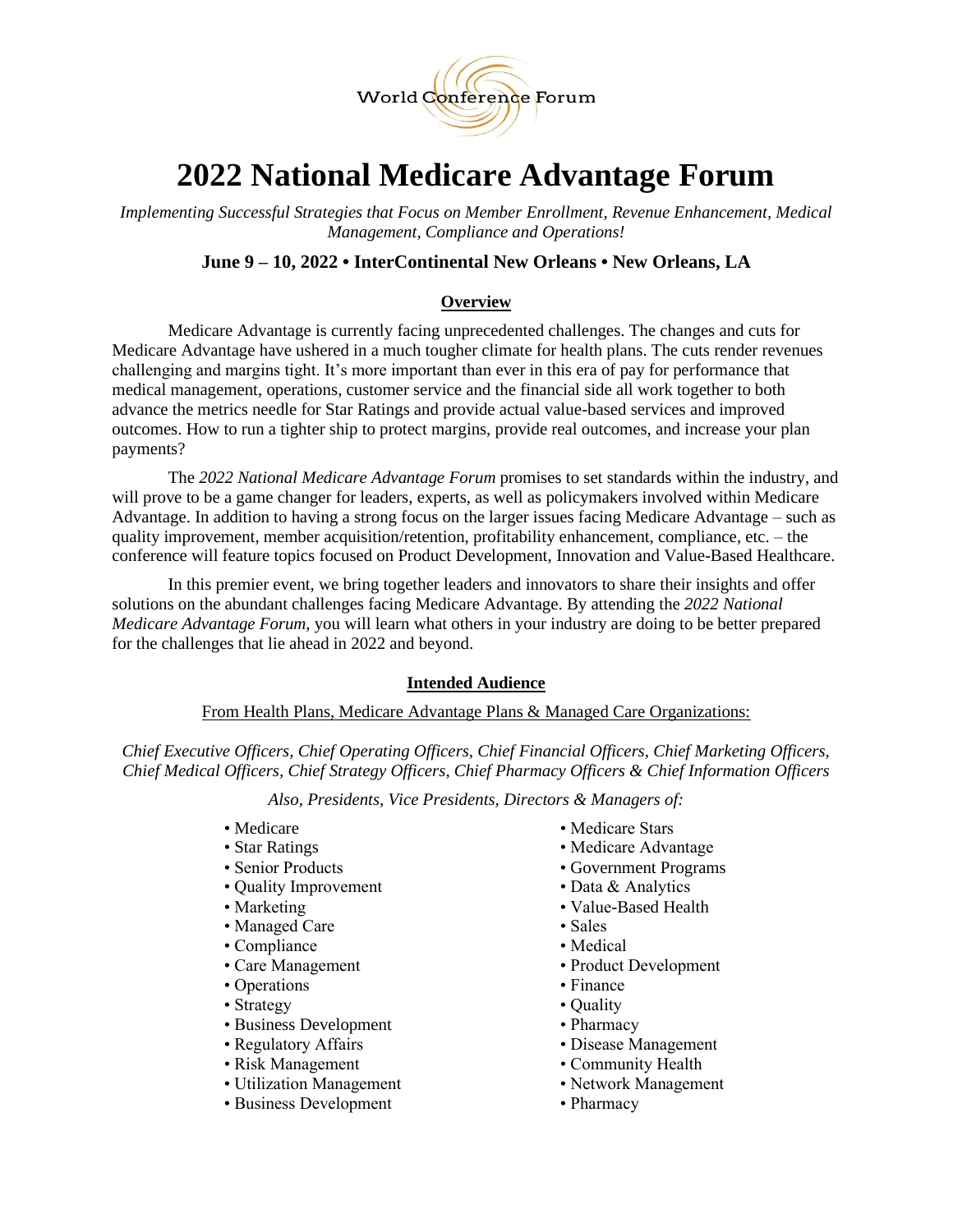*This program is also geared towards Hospitals & Health Systems, Vendors, Healthcare Consultants, Solution Providers, Pharmacy Benefit Managers, Disease Management Organizations, Third Party Administrators, Pharmaceutical & Medical Device Companies, IT & Business Process Outsourcing Companies and Enrollment Brokers*

#### **Agenda**

#### *Day One – Thursday, June 9, 2022*

- *7:15 Conference Registration & Morning Breakfast*
- *8:15 Chairperson's Opening Remarks*
- **8:30 Analytics, Innovation, and Outcomes: Keys to Addressing Social Drivers of Health for Medicare Members**

**Dee Bialecki-Haase, MD, MBA, CPE** *Chief Medical Officer* **Paramount Health Care**

**Katie Ward, DNP, RN** *Associate Vice President, Social Determinants of Health* **ProMedica**

## **9:15 Examining Population Health Management within a Medicare Advantage Program**

**Lisa Trumble** *President & CEO* **SoNE HEALTH**

*10:00 Networking Break & Refreshments* 

**10:30 What Medicare Advantage Plans Should Do to Achieve and Maximize Profitability in a Changing Market**

#### **Dani Holliston**

*Senior Product Manager, Government Programs Medicare Product Management* **Cambia Health Solutions**

#### **11:15 ACO REACH Model: Implications for Medicare Advantage Plans**

**Alexis Levy** *Managing Director* **HealthScape Advisors**

*12:00 Luncheon for All Attendees & Speakers*

#### **1:15 Next Gen RPM – Remote Patient Monitoring in Medicare**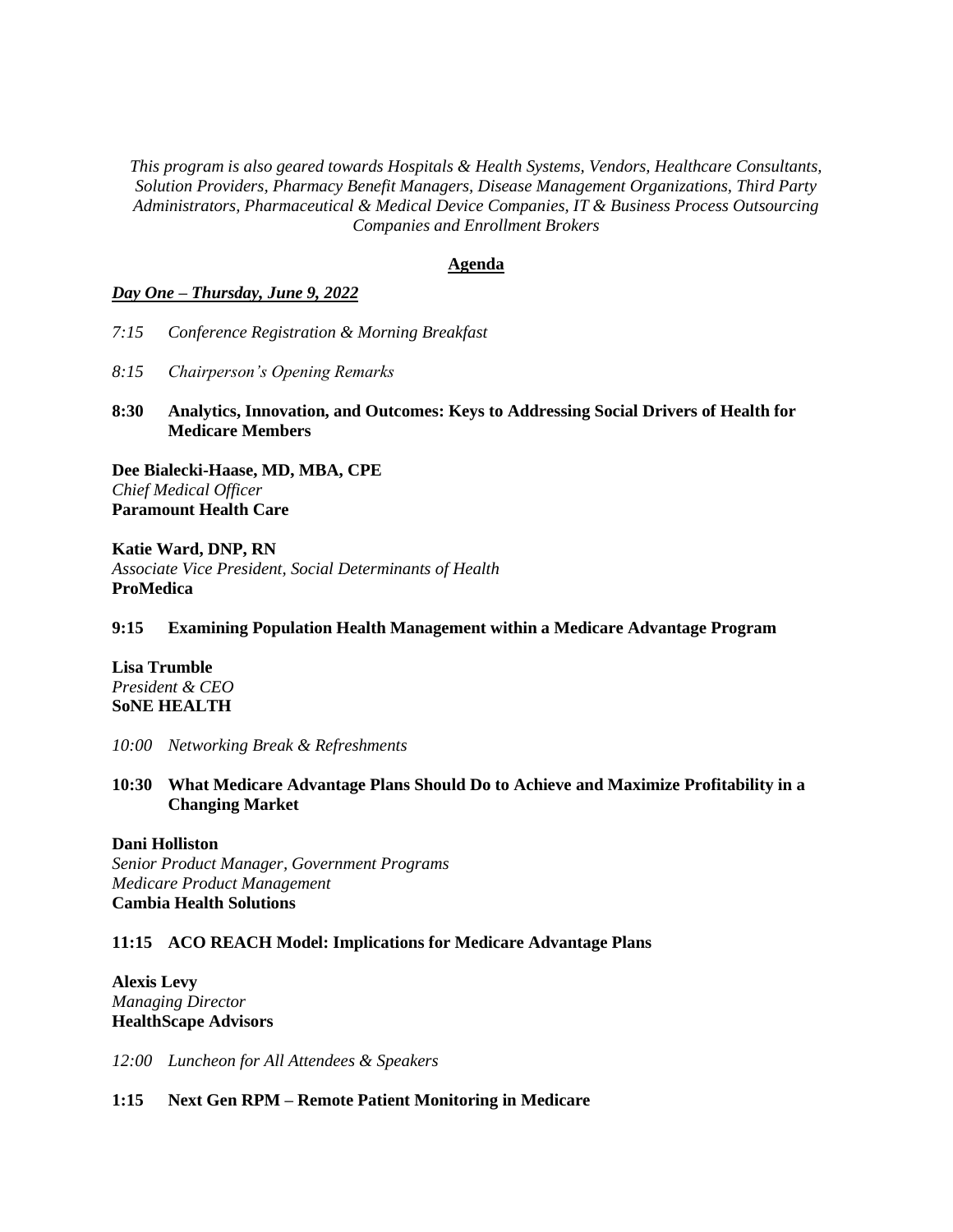**Taylor Jackson** *AVP, Strategic Growth* **Athelas**

# **2:00 Panel Discussion: Expanding Value-Based Healthcare within Medicare Advantage**

**Dani Holliston** *Senior Product Manager, Government Programs Medicare Product Management* **Cambia Health Solutions**

**Abigail Carroll, RHIT, CRC, RAP** *Leader, Risk Adjustment Coding* **MVP Health Care**

**Nirnay Patel** *VP & General Manager Government Business/Enterprise Digital Strategy* **Simplify Healthcare**

*3:00 Networking Break & Refreshments*

# **3:30 Navigating the World of Medicare Advantage Risk Adjustment Coding**

**Abigail Carroll, RHIT, CRC, RAP** *Leader, Risk Adjustment Coding* **MVP Health Care**

## **4:15 The Future of Medicare Benefit Plan Management**

**Nirnay Patel** *VP & General Manager Government Business/Enterprise Digital Strategy* **Simplify Healthcare**

*5:00 End of Day One*

## *Day Two – Friday, June 10, 2022*

- *7:15 Networking Breakfast*
- *8:15 Chairperson's Recap of Day One*
- **8:30 Maximizing Responsiveness to Critical Incidents in a Managed Care Environment to Prevent Abuse, Neglect, and Exploitation**

**Jamie Kennedy** *Director, Quality*